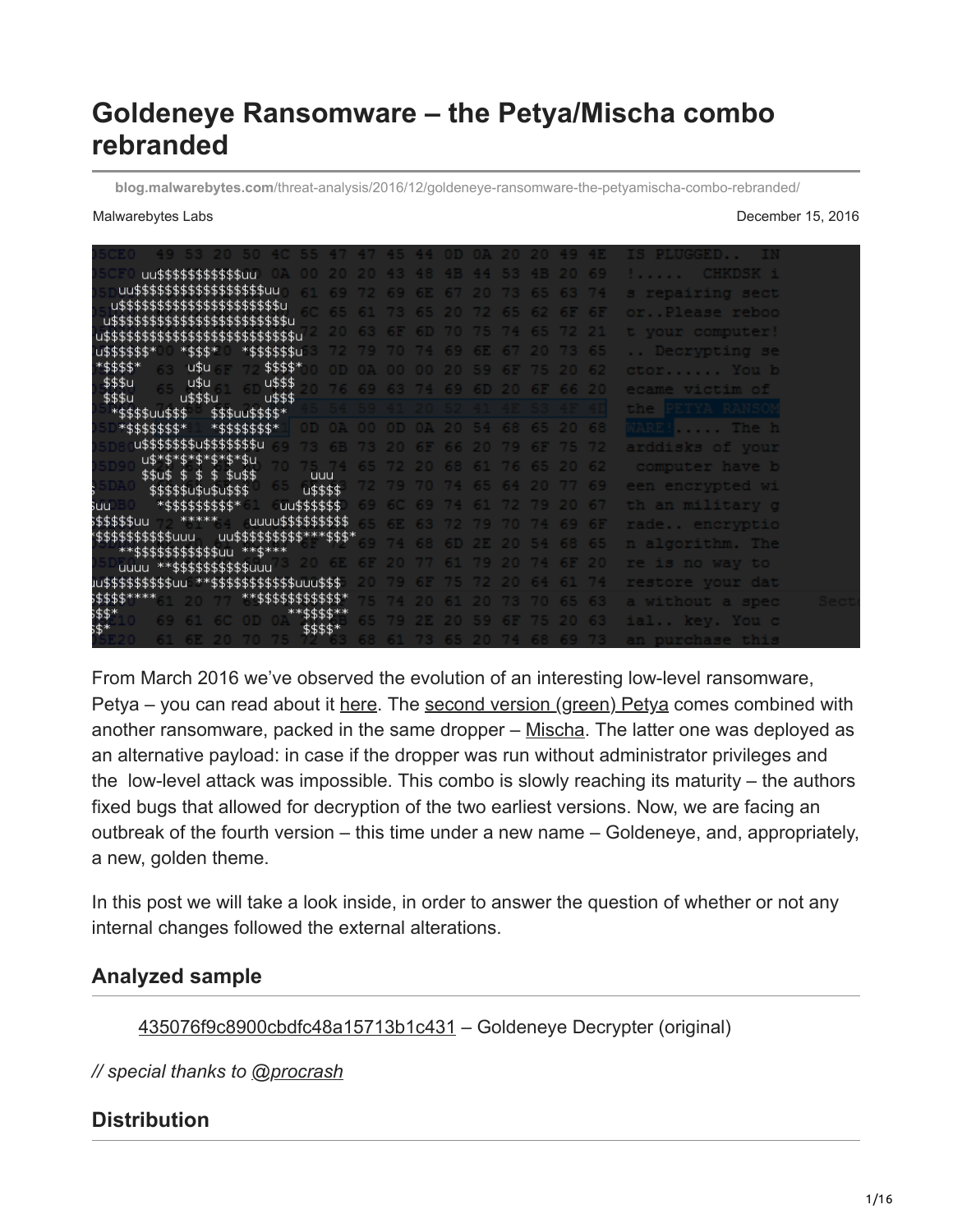Currently Goldeneye is distributed by phishing e-mails, in campaigns targeting Germany. The same pattern of distribution was observed in first editions of Petya ransomware. Germany seems to be an environment familiar to this [ransomware](https://www.malwarebytes.com/ransomware) author (who is probably a German native speaker) and his testing campaigns are always released in this country. However, the threat will probably go global again, as the affiliate program for other criminals is going to be released soon.

# **Behavioural analysis**

After being run, the malware installs its copy in the %APPDATA% directory, under the name of a random application found in the system:

| AppData > Roaming > {ec080e30-3992-4d5c-8491-2c7167652c92}                      |                  |             |             |
|---------------------------------------------------------------------------------|------------------|-------------|-------------|
| Share with $\blacktriangledown$<br>New folder<br>n library $\blacktriangledown$ |                  |             |             |
| ∸<br>Name                                                                       | Date modified    | Type        | <b>Size</b> |
| <b>EEI</b> ksetup.exe                                                           | 2016-12-08 00:26 | Application | 256 KB      |

The installed copy is automatically executed and proceeds with malicious actions.

In the past, the dropper of Petya/Mischa used to trigger a UAC popup window. If the user had agreed to run the sample as the Administrator, he/she was attacked by the low-level payload: Petya. Otherwise, the high-level Mischa was deployed.

[In the current case the model of the attack is different and looks more like a case of Satana](https://blog.malwarebytes.com/threat-analysis/2016/06/satana-ransomware/) ransomware.

First, the high-level attack is deployed and the files are encrypted one by one. Then, the malware tries to bypass UAC and elevate its privileges by its own, in order to make the second attack, this time at low-level: installing Petya at the beginning of the disk. The bypass works silently if the UAC is set to default or lower. In cases where the UAC is set to max, the following window pops up repeatedly, till the user accepts the elevation: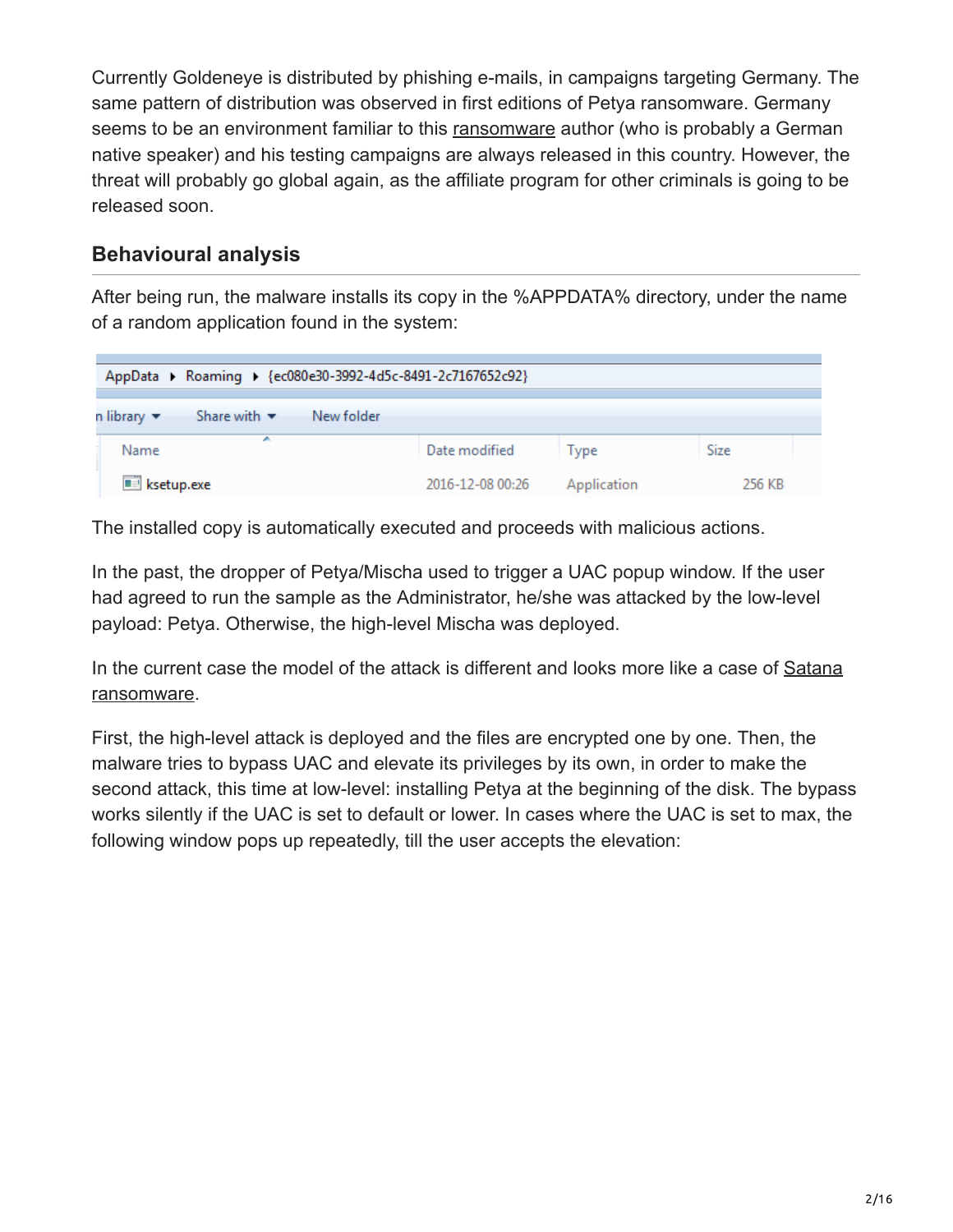| <b>User Account Control</b> |                                                                                                                                                                                  |
|-----------------------------|----------------------------------------------------------------------------------------------------------------------------------------------------------------------------------|
|                             | Do you want to allow the following program to make<br>changes to this computer?                                                                                                  |
|                             | Program name: File Operation<br>Verified publisher: Microsoft Windows<br>{3AD05575-8857-4850-9277-11B85BDB8E09}<br>CLSID:<br>Show information about this publisher's certificate |
| Hide details                | <b>Yes</b><br>No                                                                                                                                                                 |
|                             | Change when these notifications appear                                                                                                                                           |

The used bypass techniques works on both – 32-bit and 64-bit – versions of Windows, up to Windows 8.1. On Windows 10, even if the UAC is set to default a popup is displayed – but not revealing the real name of the infecting program, i.e.



### **The high-level part (former Mischa)**

On the first stage of the attack, files are being encrypted one by one. The malware drops the following note in TXT format: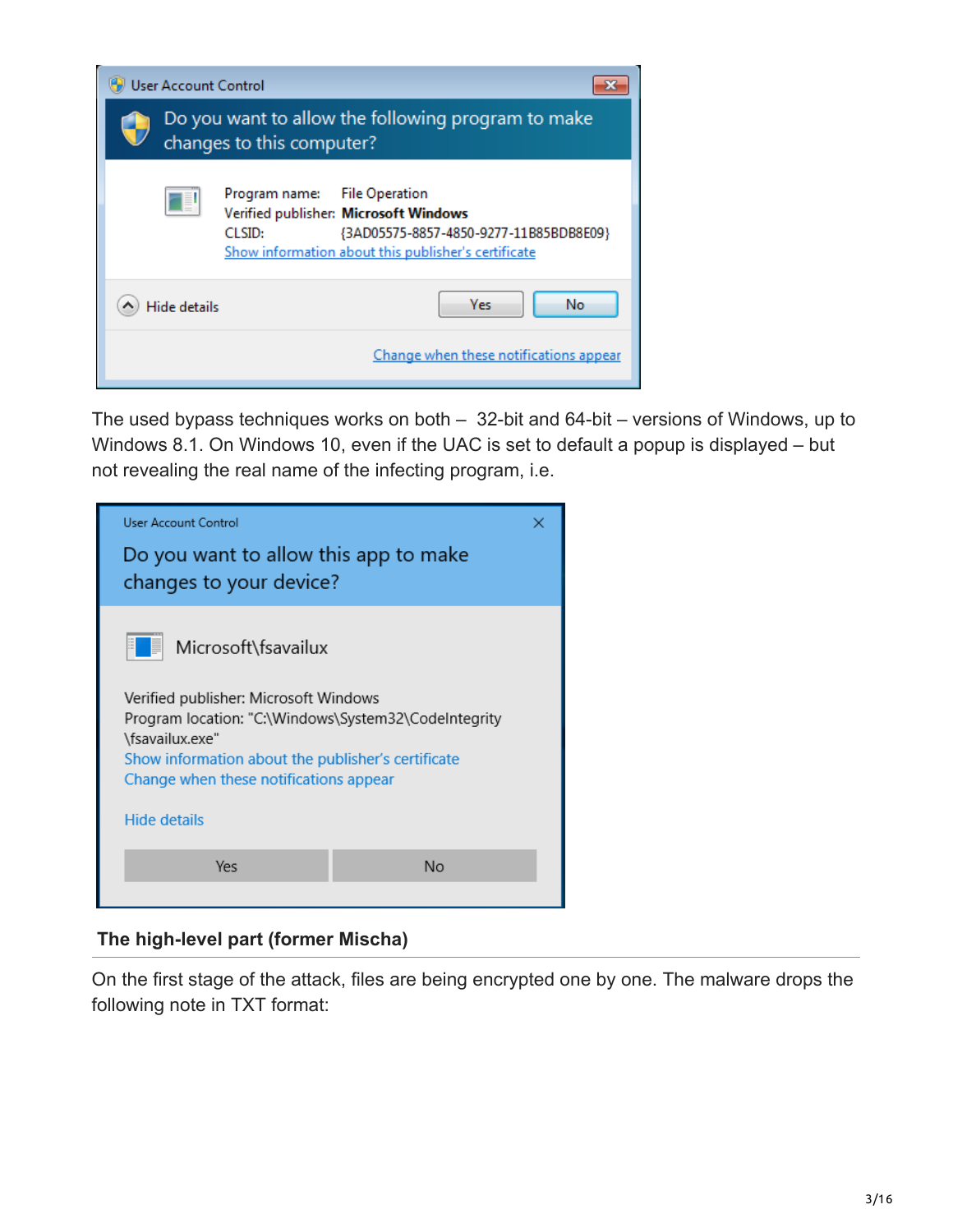| VOUR FILES ARE ENCRYPTED.TXT - Notepad                                                                                                                                                                                    | -91 |
|---------------------------------------------------------------------------------------------------------------------------------------------------------------------------------------------------------------------------|-----|
| File Edit Format View Help                                                                                                                                                                                                |     |
| You became victim of the GOLDENEYE RANSOMWARE!                                                                                                                                                                            |     |
| The files on your computer have been encrypted with an military grade encryption algorithm. There is no way<br>to restore your data without a special key. You can purchase this key on the darknet page shown in step 2. |     |
| To purchase your key and restore your data, please follow these three easy steps:                                                                                                                                         |     |
| 1. Download the Tor Browser at "https://www.torproject.org/". If you need help, please google for<br>"access onion page".                                                                                                 |     |
| 2. Visit one of the following pages with the Tor Browser:                                                                                                                                                                 |     |
| http://golden5a4eqranh7.onion/yC5pDbHp<br>http://goldeny4vs3nyoht.onion/yc5pDbHp                                                                                                                                          |     |
| 3. Enter your personal decryption code there:                                                                                                                                                                             |     |
| yc5pDbHpaoUMuR4Vk6Q4CV4Rjjvqq9vQ7hRp6zVwPeeopoNyWVwDof2MqEx2Q39jy9o2mqy5cf89xG55TqXEbC6Ne5noVfvw                                                                                                                          |     |

Files that are encrypted are added random extensions:

| ∽<br>Name                           | Date             | <b>Type</b>          | <b>Size</b> |
|-------------------------------------|------------------|----------------------|-------------|
| dump.bin.yC5pDbHp                   | 2016-12-07 18:06 | <b>YC5PDBHP File</b> | 3 KB        |
| main.cpp.yC5pDbHp                   | 2016-12-07 18:05 | <b>YC5PDBHP File</b> | 4 KB        |
| square1 (another copy).bmp.yC5pDbHp | 2016-05-26 23:58 | <b>VC5PDBHP File</b> | 141 KB      |
| square1 (copy).bmp.yC5pDbHp         | 2016-05-26 23:58 | <b>YC5PDBHP File</b> | 141 KB      |
| square1.bmp.yC5pDbHp                | 2016-05-26 23:58 | YC5PDBHP File        | 141 KB      |
| wrapper.h.yC5pDbHp                  | 2016-12-07 18:05 | <b>YC5PDBHP File</b> | 2 KB        |

If we have two files with the same plaintext they turn into two different cipher-texts – that indicates that each file is encrypted with a new key or an initialization vector. The high entropy suggests AES in CBC mode.

Visualization – original file vs encrypted one:



### **The low-level part (former Petya)**

The second stage of infection is deployed after encrypting the files. The behavior of second payload is no different than in the previous versions of Petya. After the malware is deployed, system crashes and starts with a fake CHKDSK. It pretends to be checking the disk for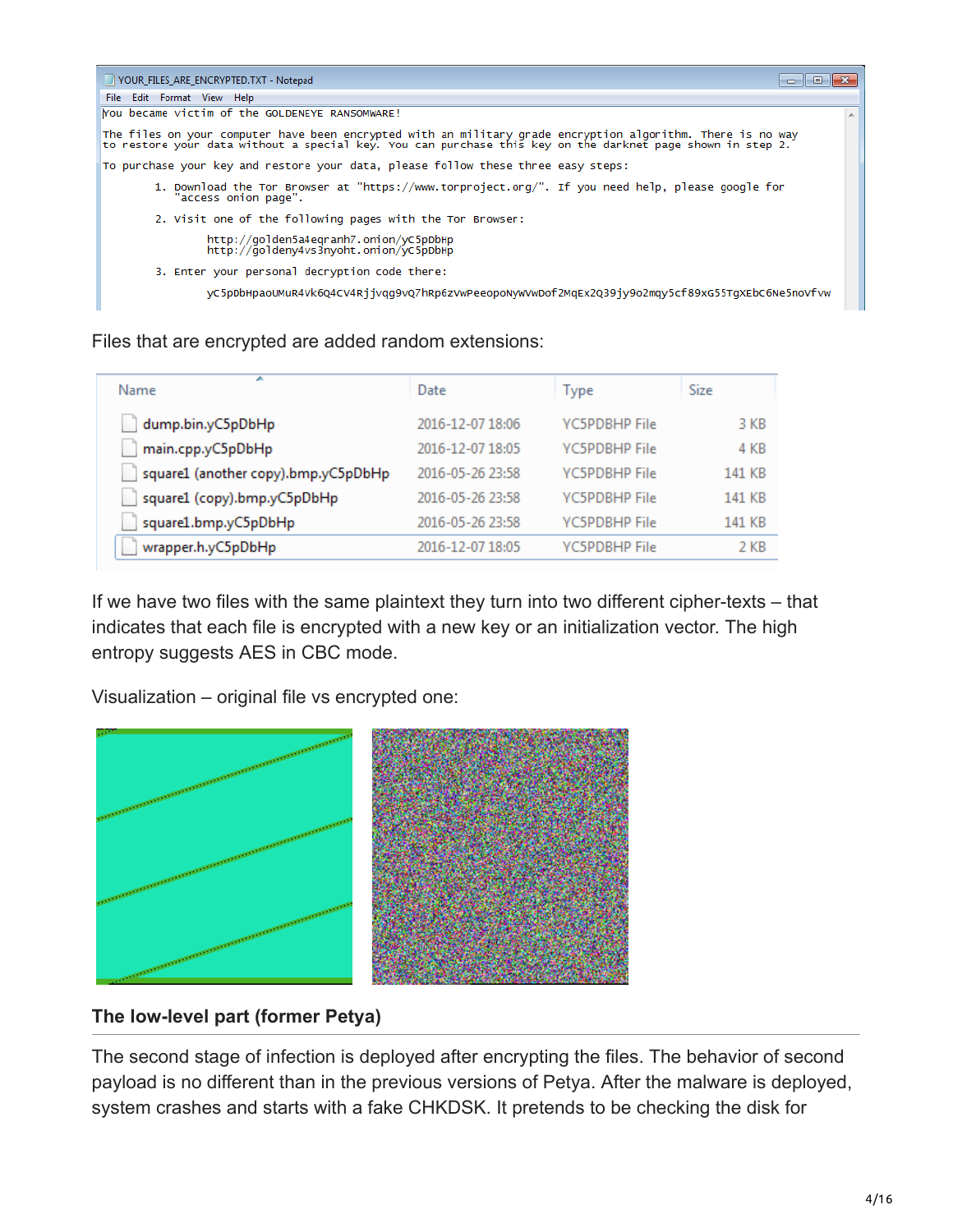errors, but in reality it performs Master File Table encryption, using Salsa20. After it is completed, we are facing a familiar blinking skull – this time in yellow/golden color:



After pressing a key, we can see the screen with the ransom note:

#### You became victim of the GOLDENEYE RANSOMWARE!

The harddisks of your computer have been encrypted with an military grade<br>encryption algorithm. There is no way to restore your data without a special key. You can purchase this key on the darknet page shown in step 2.

To purchase your key and restore your data, please follow these three easy steps:

- 1. Download the Tor Browser at "https://www.torproject.org/". If you need help, please google for "access onion page".
- 2. Visit one of the following pages with the Tor Browser:

http://goldenh.jnqvc2lld.onion/ngWPic5x http://golden2uqpiqcs6j.onion/ngWPic5x

3. Enter your personal decryption code there:

ngWPic-5xHNJB-JPo2ap-H7gDqS-6oMbCV-PCAEbX-SAC6ju-3jF3oe-EiDXB3-8huJBgcYDbGH-9izqGC-f28NPM-1pGa5R-DqZZH5-eKA9eh

If you already purchased your key, please enter it below.

Keu:

**Page for the victim**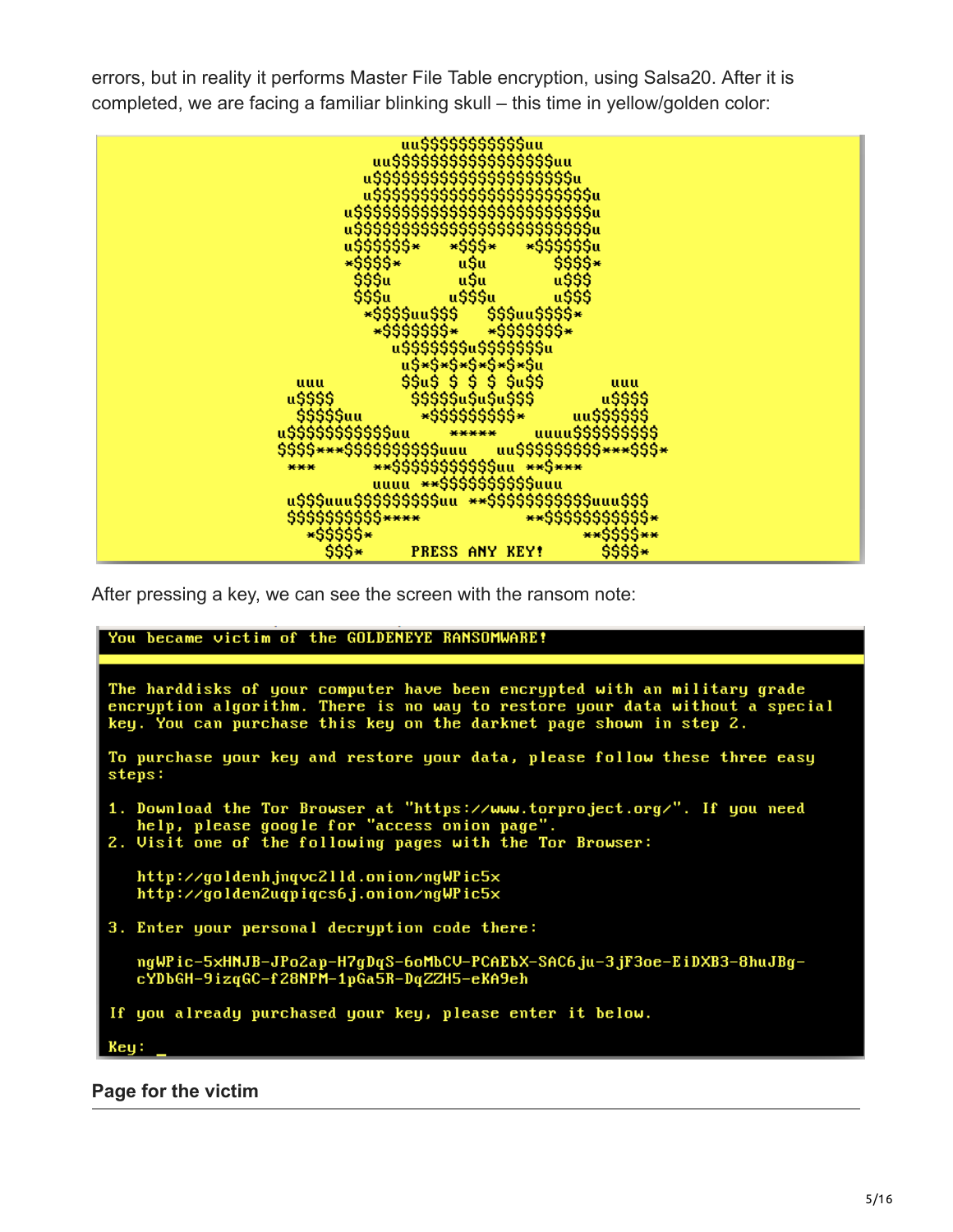On every edition all the pieces of the ransomware had a consistent theme. This time is no different. The page for the victim, that is hosted on a Tor-based site comes in very similar theme like the ransomware itself:



After paying the ransom, the victim is provided with a key to decrypt the first (bootlocker) stage and a decrypter to recover the files: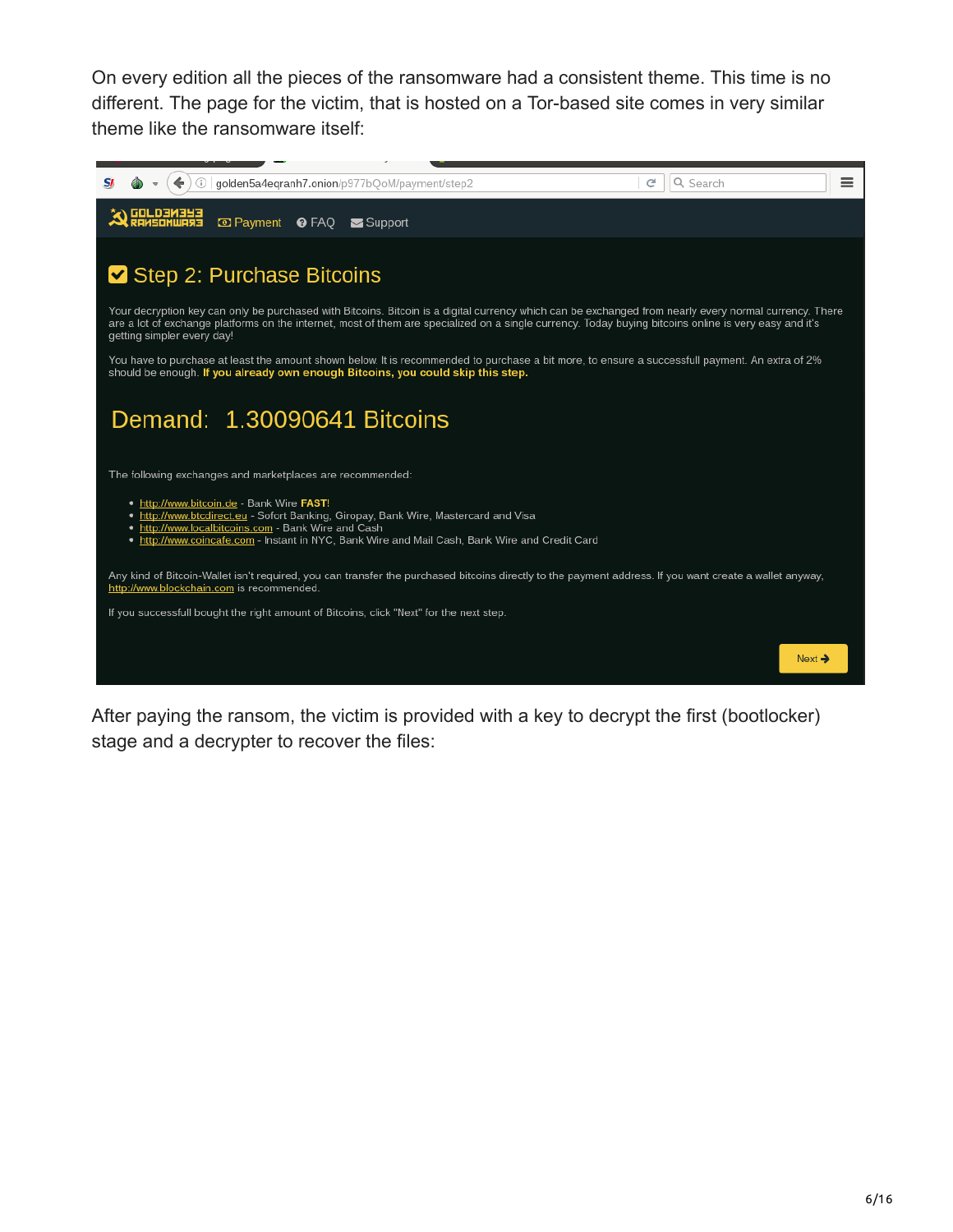| <b>GOLDENEYE Decrypter</b>                                                                                                                                                                          | -o-I-o- |
|-----------------------------------------------------------------------------------------------------------------------------------------------------------------------------------------------------|---------|
| Step 1: Find encrypted files<br>First you have to find the encrypted files on your computer. You can either let this program<br>search for encrypted files automatically, or select files manually. |         |
| Search encrypted files                                                                                                                                                                              |         |
| If you know the extension of the encrypted files, you can enter it below and speed up the<br>search process.                                                                                        |         |
| File extension (optional):<br>e.g.: XXXXXXXX                                                                                                                                                        | Search  |
| Select encrypted files                                                                                                                                                                              |         |
| Please select or drag file you want to decrypt.                                                                                                                                                     |         |
|                                                                                                                                                                                                     |         |
|                                                                                                                                                                                                     | Next    |

The decrypter requires having a proper key in order to work:

| <b>GOLDENEYE Decrypter</b>                           |                                                                                                                                                                                              | E<br>$\Box$ |
|------------------------------------------------------|----------------------------------------------------------------------------------------------------------------------------------------------------------------------------------------------|-------------|
| <b>Step 2: Decrypt files</b><br>the encrypted files. | Now you have to enter your purchased password. WARNING: Please check your input! If you<br>decrypt your files with a wrong password, you could destroy your files! Please consider to backup |             |
| Password:                                            |                                                                                                                                                                                              |             |
| Repeat password:                                     |                                                                                                                                                                                              |             |
|                                                      | Backup encrypted files (recommended)                                                                                                                                                         |             |
|                                                      |                                                                                                                                                                                              | Decrypt     |

# **Affiliate program**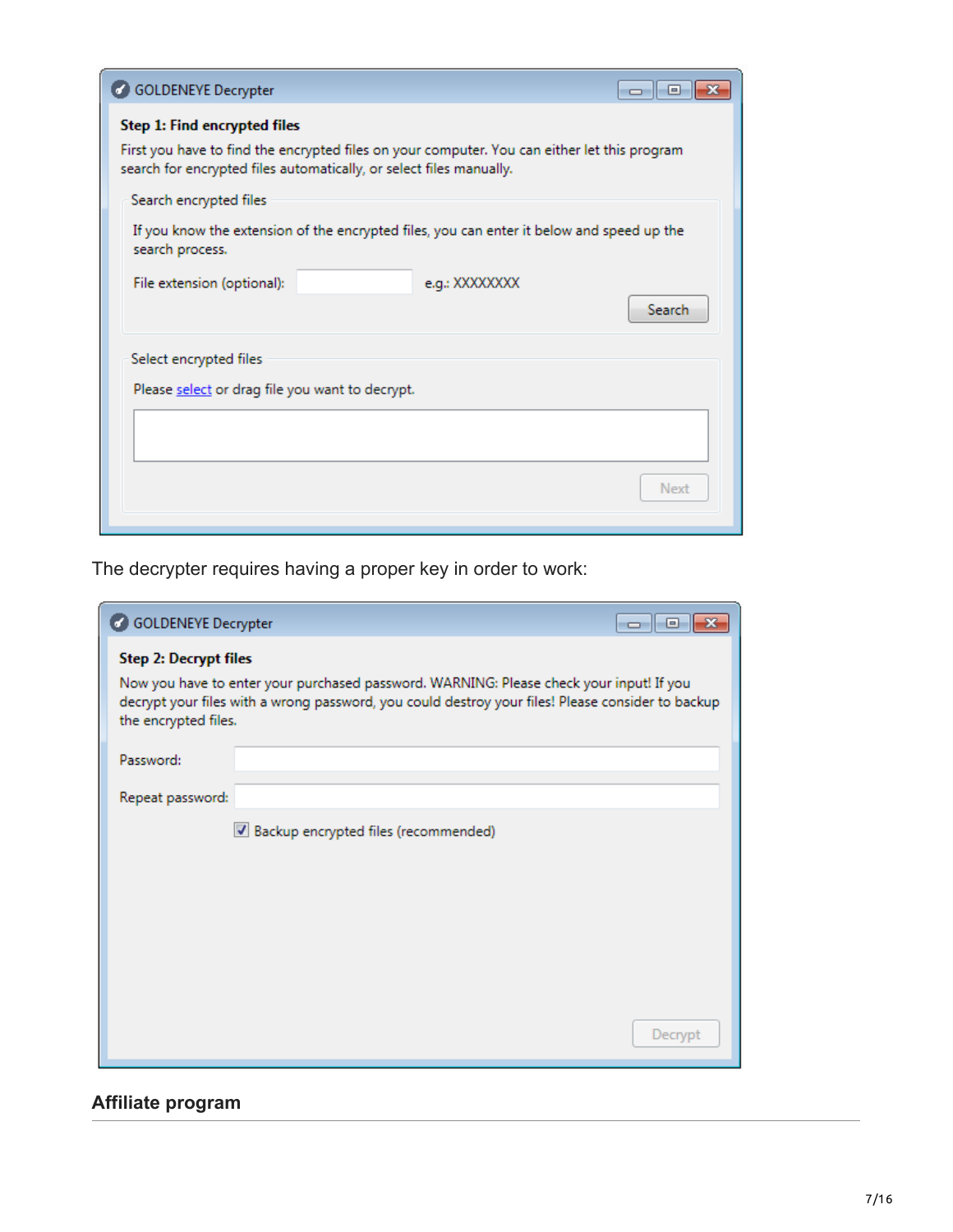In the past, Petya/Mischa combo was available as RaaS (Ransomware as a Service). Following the changes in the layout, the Twitter account associated with the criminal(s) behind the malware, also changed the theme of the profile, and updated the information about the affiliate program status:



It confirms that the actor behind Goldeneye as well as the methods of redistributing it didn't change.

# **Inside**

This ransomware is very complex, having multiple pieces that have already been described in our previous articles. That's why, in this one we will focus only on the differences comparing to the previous editions. Let's start from the *core.dll*, that is the PE file that we get after unpacking the first layer.

### **The core.dll**

Just like in the previous versions, the main application is a DLL (*core.dll*), packed by various crypters and loaded by a technique known as *Reflective Loader*.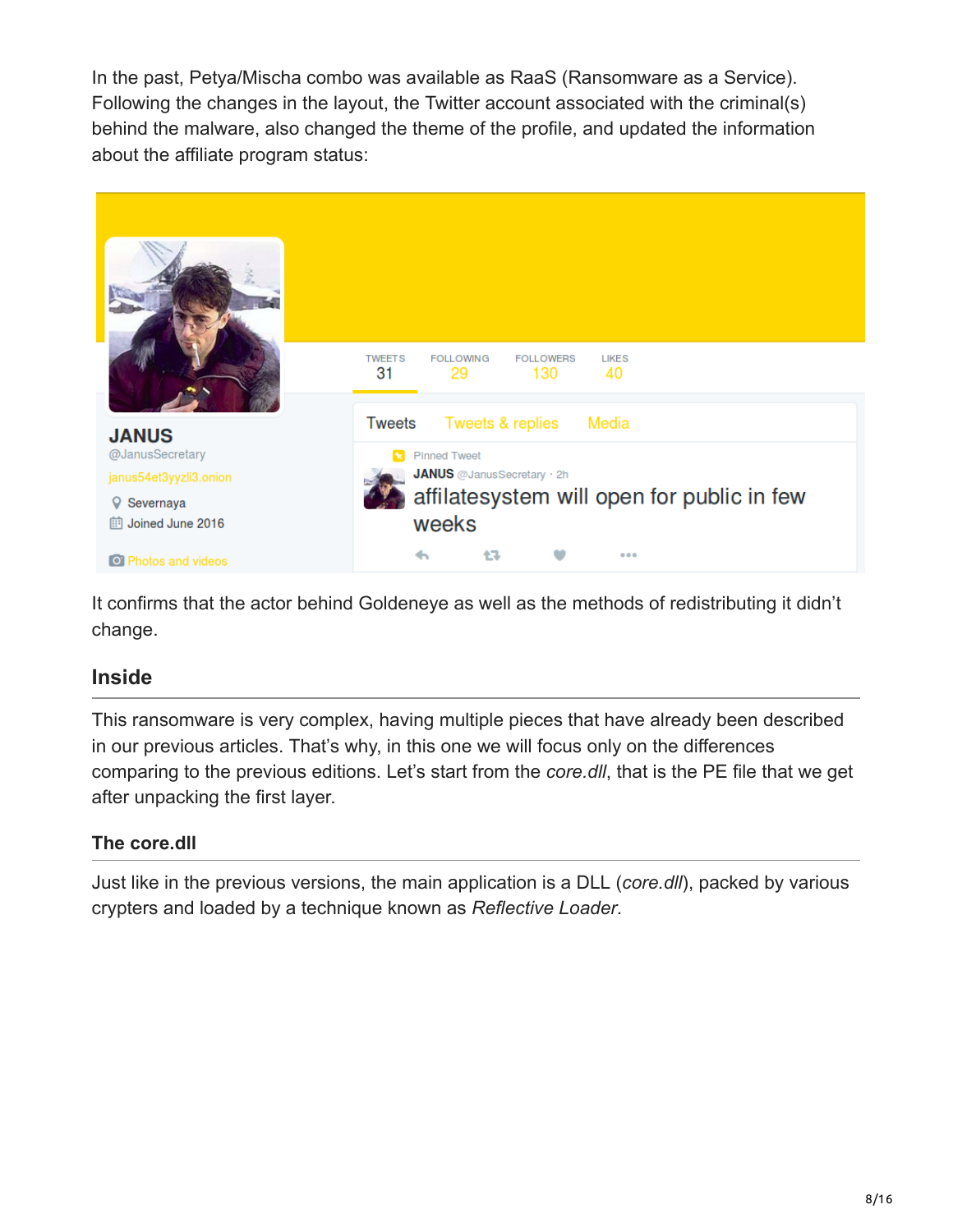| Offset           | Name                      |                     | Value        |          | Meaning  |                    |  |  |  |
|------------------|---------------------------|---------------------|--------------|----------|----------|--------------------|--|--|--|
| <b>EB90</b>      | Characteristics           |                     | 0            |          |          |                    |  |  |  |
| <b>EB94</b>      | TimeDateStamp             |                     | 5845AF3A     |          |          |                    |  |  |  |
| <b>EB98</b>      | <b>MajorVersion</b>       |                     | 0            |          |          |                    |  |  |  |
| EB9A             | <b>MinorVersion</b>       |                     | $\mathbf{0}$ |          |          |                    |  |  |  |
| EB9C             | Name                      |                     | <b>F7C2</b>  |          | core.dll |                    |  |  |  |
| EBA0             | Base                      |                     | 1            |          |          |                    |  |  |  |
| EBA4             | <b>NumberOfFunctions</b>  |                     | 1            |          |          |                    |  |  |  |
| EBA8             | <b>NumberOfNames</b>      |                     | 1            |          |          |                    |  |  |  |
| EBAC             | <b>AddressOfFunctions</b> |                     | <b>F7B8</b>  |          |          |                    |  |  |  |
| EBB <sub>0</sub> | <b>AddressOfNames</b>     |                     | F7BC         |          |          |                    |  |  |  |
| EBB4             | AddressOfNameOrdinals     |                     | F7C0         |          |          |                    |  |  |  |
| Details          |                           |                     |              |          |          |                    |  |  |  |
| Offset           | Ordinal                   | <b>Function RVA</b> |              | Name RVA |          | Name               |  |  |  |
| EBB8             |                           | CB95                |              | F7CB     |          | ReflectiveLoader@4 |  |  |  |
|                  |                           |                     |              |          |          |                    |  |  |  |

In the past Petya and Mischa were two separate modules delivered by this DLL. The dropper was deciding which one of them to deploy, by making an attempt to run the sample with Administrator privileges – no UAC bypass was used, only social engineering. Now, however, it comes with two DLLs that perform UAC bypass – one for 32 bit and another for 64 bit variant of Windows. It decides which one to deploy, basing on the detected architecture.

The internal logic of this module changed a bit. There is no *Mischa.dll* separated. Instead, the *core.dll* covers the functionality of encrypting files as well as of installing disk locker afterwards. The payloads are XOR encrypted and stored in the last section of the PE file (*.xxxx*):



Section .*xxxx* contains:

- the low level part (former Petya)
- 32 bit DLL (elevate x86.dll)
- 64 bit DLL (elevate x64.dll)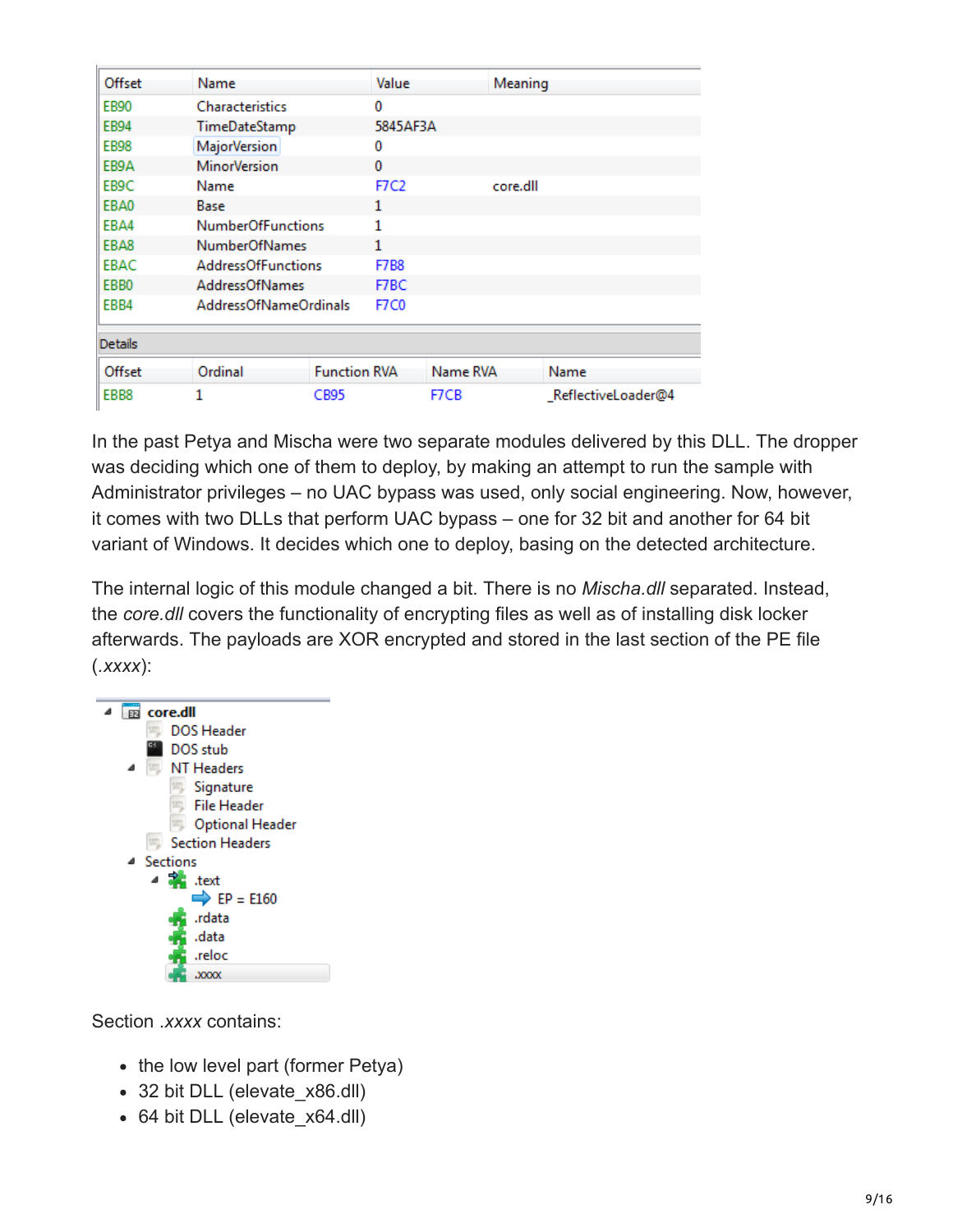(The two DLLs used to UAC bypass are based on the technique similar to the one described [here](http://www.rohitab.com/discuss/topic/40992-cc-uac-bypass/).)

At first run, the core module makes its own copy into %APPDATA% and applies some tricks to blend into the environment:

- Choosing the application name at random, out of various applications in System folder
- Changing own timestamp to the timestamp of Kernel32.dll (the so called "timestomping" technique).

Adding to its resources the resource of the genuine Microsoft application, under which name it is installed:



Result: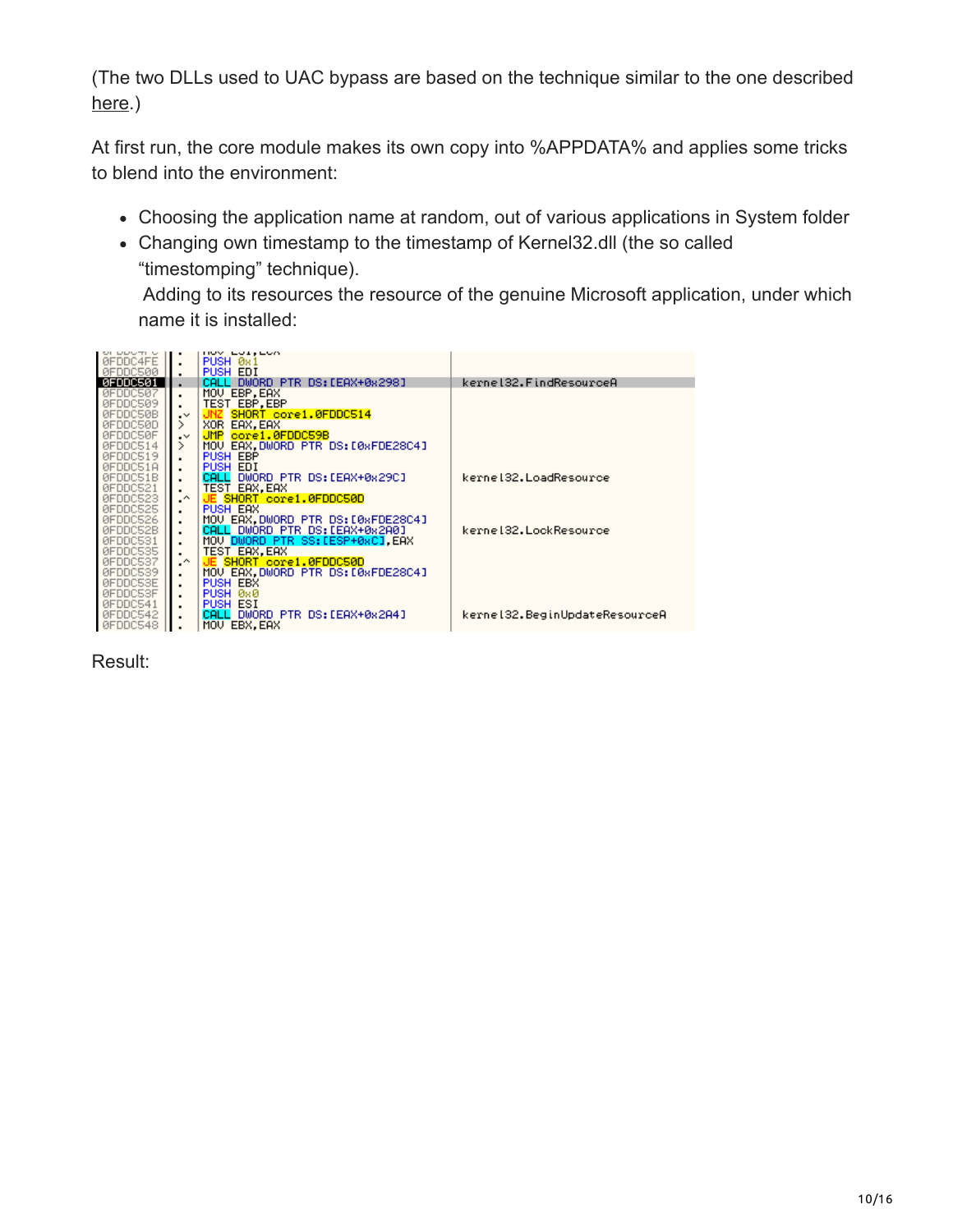| Roaming > {498fe69f-e96e-4f5b-ae7e-80e04257933f} |                                                                                                                                |                                                                                                                                                                     |                                                                                                                    |                                                                                               |                                                                                                                                                                                                        |
|--------------------------------------------------|--------------------------------------------------------------------------------------------------------------------------------|---------------------------------------------------------------------------------------------------------------------------------------------------------------------|--------------------------------------------------------------------------------------------------------------------|-----------------------------------------------------------------------------------------------|--------------------------------------------------------------------------------------------------------------------------------------------------------------------------------------------------------|
| New folder<br>vith $\blacktriangledown$          |                                                                                                                                |                                                                                                                                                                     |                                                                                                                    |                                                                                               |                                                                                                                                                                                                        |
| ≖<br>Name                                        |                                                                                                                                | Date modified                                                                                                                                                       | <b>Type</b>                                                                                                        | Size                                                                                          |                                                                                                                                                                                                        |
| efsui.exe                                        |                                                                                                                                | 2016-12-14 20:06                                                                                                                                                    | Application                                                                                                        | 86 KB                                                                                         |                                                                                                                                                                                                        |
| RH Resource Hacker - efsui.exe                   |                                                                                                                                |                                                                                                                                                                     |                                                                                                                    |                                                                                               | $\parallel x$<br>l o<br>$\Box$                                                                                                                                                                         |
| File Edit View Action Help                       |                                                                                                                                |                                                                                                                                                                     |                                                                                                                    |                                                                                               | Version Info: 1:0                                                                                                                                                                                      |
| AS                                               |                                                                                                                                |                                                                                                                                                                     |                                                                                                                    | Dialog<br>Mer                                                                                 |                                                                                                                                                                                                        |
| <b>Version Info</b><br>☆ 1:0                     | 1<br>$\overline{2}$<br>3<br>4<br>5<br>6<br>7<br>8<br>9<br>10<br>11<br>12<br>13<br>14<br>15<br>16<br>17<br>18<br>19<br>20<br>21 | 1 VERSIONINFO<br>FILEVERSION 6,1,7600,16385<br>PRODUCTVERSION 6,1,7600,16385<br>FILEOS 0x40004<br>FILETYPE 0x1<br><b>BLOCK "StringFileInfo"</b><br>BLOCK "040904B0" | VALUE "InternalName", "efsui"<br>VALUE "OriginalFilename", "efsui.exe"<br>VALUE "ProductVersion", "6.1.7600.16385" | VALUE "CompanyName", "Microsoft Corporation"<br>VALUE "FileDescription", "EFS UI Application" | VALUE "FileVersion", "6.1.7600.16385 (win7_rtm.090713-1255)"<br>VALUE "LegalCopyright", "@ Microsoft Corporation. All rights reserved."<br>VALUE "ProductName", "Microsoft® Windows® Operating System" |

Some of those tricks remind us of [Cerber ransomware](https://blog.malwarebytes.com/threat-analysis/2016/03/cerber-ransomware-new-but-mature/) and they were probably inspired by it.

Then, the dropper deploys the installed copy and proceeds with encryption.

#### **The file cryptor (former Mischa)**

The file cryptor feature is now implemented inside the *core.dll*.

It behaves similarly to the former Mischa ransomware – the only difference is that now it is employed before the low-level attack, rather than being an alternative.

Attacked targets

Files are attacked with the following extensions: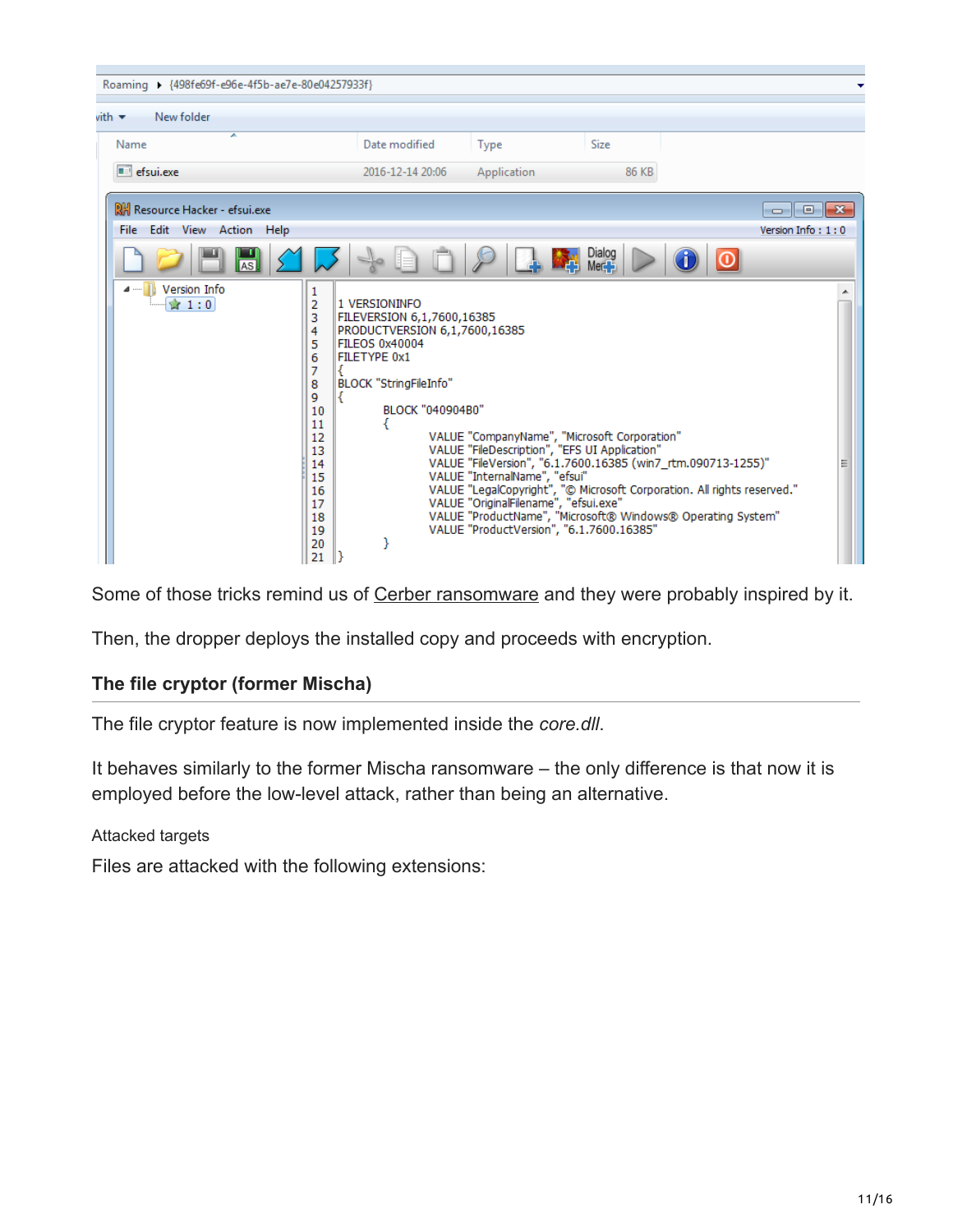doc docx docm odt ods odp odf odc odm odb xlsm xlsb xlk xls xlsx pps ppt pptm pptx pub epub pdf jpg jpegB rtf txt frm wdb ldf myi vmx xml xsl wps cmf vbs accdb cdr svg conf cfg config wb2 msg azw azw1 azw3 azw4 lit apnx mobi p12 p7b p7c pfx pem cer key der mdb htm html class java cs asp aspx cgi h cpp php jsp bak dat pst eml xps sqllite sql js jar py wpd crt csv prf cnf indd number pagesN po dcu pas dfm directory pbk yml dtd rll cert p12 cat inf mui props idl result localstorage ost default json db sqlite bat x3f srw pef raf orf nrw nef mrw mef kdc dcr crw eip fff iiq k25 crwl bay sr2 ari srf arw cr2 raw rwl rw2 r3d 3fr ai eps pdd dng dxf dwg psd ps png jpe bmp gif tiff gfx jge tga jfif emf 3dm 3ds max obj a2c ddspspimage yuv 3g2 3gp asf asx mpg mpeg avi mov flv wma wmv ogg swf\$ ptx ape aif wav ram ra m3u movie mp1 mp2 mp3 mp4 mp4v mpa mpe mpv2 rpf vlc m4a aac aa aa3 amr mkv dvd mts qt vob 3ga ts m4v rm srt aepx camproj dash zip rar gzip vmdk mdf iso bin cue dbf erf dmg toast vcd ccd disc nrg nri cdi

#### Encryption

Files are read in chunks, each is 1024 bytes long. Then, they are processed by the built-in implementation of AES.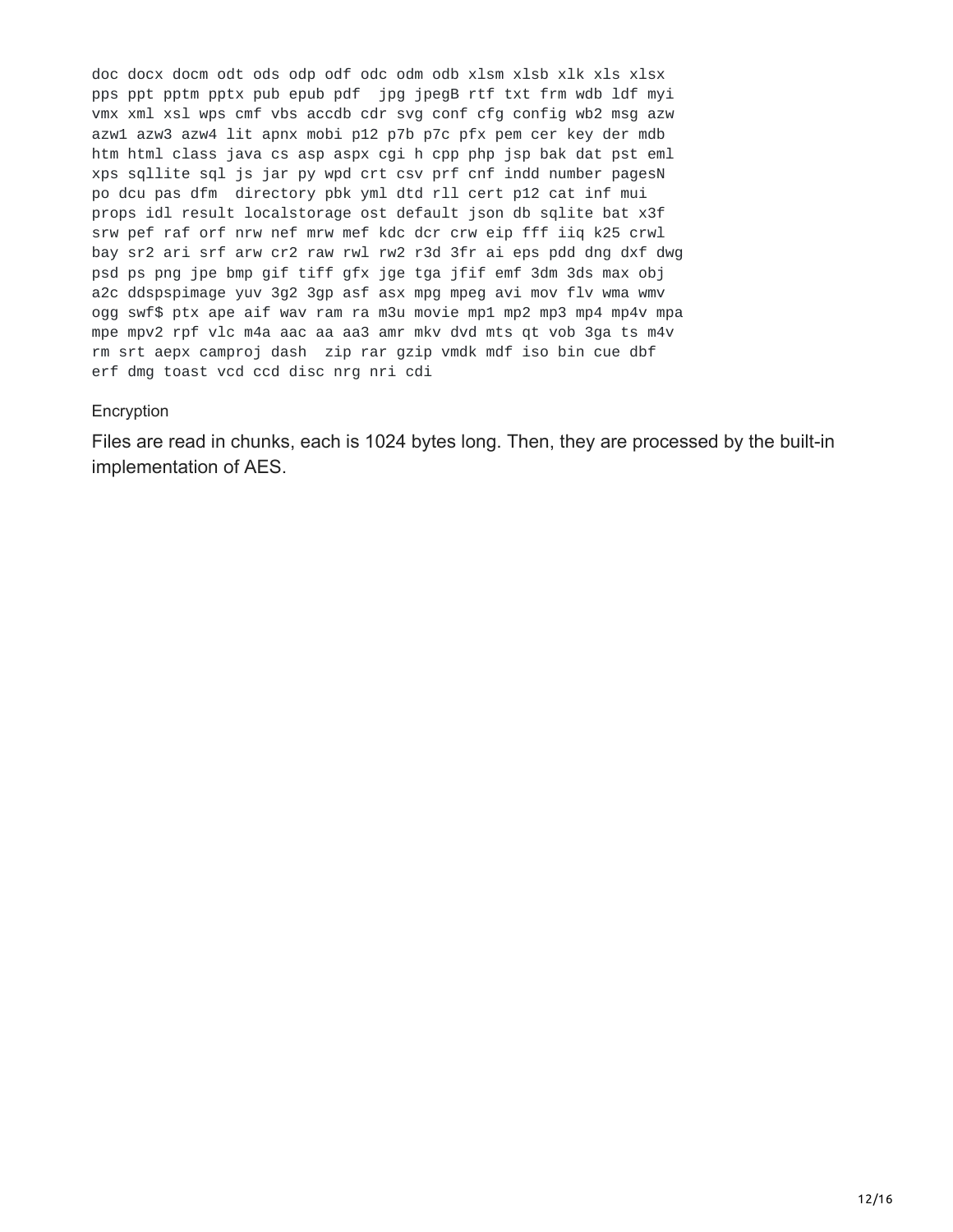

The easiest way to analyze the encryption algorithm used, is by reversing the original decrypter, provided by the ransomware author to victims that paid the ransom. The decrypter is written in .NET and not obfuscated.

Looking at the decrypter code we can confirm that each file is encrypted using AES in CBC mode. The AES key is 32 byte long, and it is the taken from the beginning of SHA512 hash of the password.

this.DecryptPassword1.Text = this.DecryptPassword1.Text.Replace("-", "").Replace(" ", ""); this.DecryptPassword2.Text = this.<mark>DecryptPassword1</mark>.Text**;** byte[] hash = new SHA512Managed().ComputeHash(Step2.StringToByteArray(this.DecryptPassword1<mark>.Text)).*Take(32).ToArray*<br/>thyte>();</mark>

The initialisation vector is random for every file and it is stored in its content: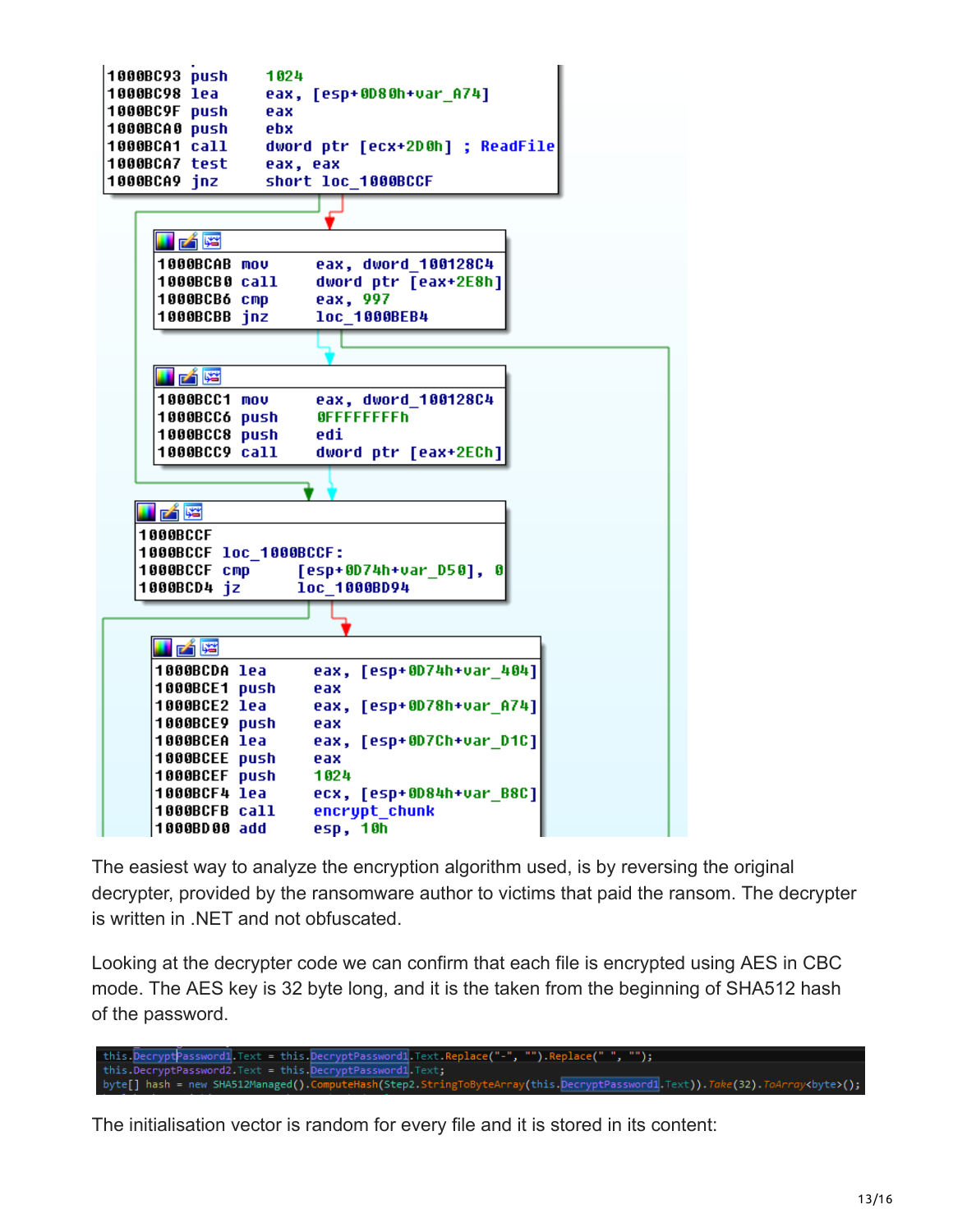

#### **The disk locker (former Petya)**

This part of the Goldeneye ransomware is written at the disk beginning and is independent from the operating system. It is made up of a bootloader and a tiny, 16-bit kernel. At the very first sight we can suspect, that it is nothing more than a refactored Petya. That's why, for the simplicity I will refer this part as Petya Goldeneye.

Indeed, comparing the current edition with Petya 3 (described [here](https://blog.malwarebytes.com/threat-analysis/2016/07/third-time-unlucky-improved-petya-is-out/)) we can see, that the encryption algorithm and the codebase hasn't changed. Yet, we can spot some differences.

#### Encryption

All versions of Petya use Salsa20 to encrypt MFT. In the current edition, the implementation of Salsa20 is identical like in the [former version](https://blog.malwarebytes.com/threat-analysis/2016/07/third-time-unlucky-improved-petya-is-out/).

| similarity | confidence | change  | EA primary | name primary         | EA secondary | name secondary |
|------------|------------|---------|------------|----------------------|--------------|----------------|
| 1.00       | 0.98       | ------- | 00009462   | rotl                 | 000096C4     | sub 96C4 70    |
| 1.00       | 0.88       | ------- | 00009578   | s20 columnround      | 000097DA     | sub_97DA_73    |
| 1.00       | 0.99       | ------- | 00009798   | s20_crypt            | 000099FA     | sub 99FA 79    |
| 1.00       | 0.99       | ------- | 000095D8   | s20_doubleround      | 0000983A     | sub_983A_74    |
| 1.00       | 0.99       | ------- | 000096D4   | s20_expand32         | 00009936     | sub 9936_78    |
| 1.00       | 0.99       | ------- | 00009652   | s20 hash             | 000098B4     | sub 98B4 77    |
| 1.00       | 0.99       | ------- | 000095EC   | s20 littleendian     | 0000984E     | sub_984E_75    |
| 1.00       | 0.99       | ------- | 0000949A   | s20_quarterround     | 000096FC     | sub_96FC_71    |
| 1.00       | 0.98       | ------- | 00009628   | s20_rev_littleendian | 0000988A     | sub_988A_76    |
| 1.00       | 0.88       | ------- | 00009518   | s20_rowround         | 0000977A     | sub_977A_72    |

See the *BinDiff* screenshot below – Petya Goldeneye vs Petya 3:

We can safely assume, that just like in the previous case the Salsa20 has been implemented correctly – means, this edition of Petya is not decryptable by external tools.

What has changed in the code?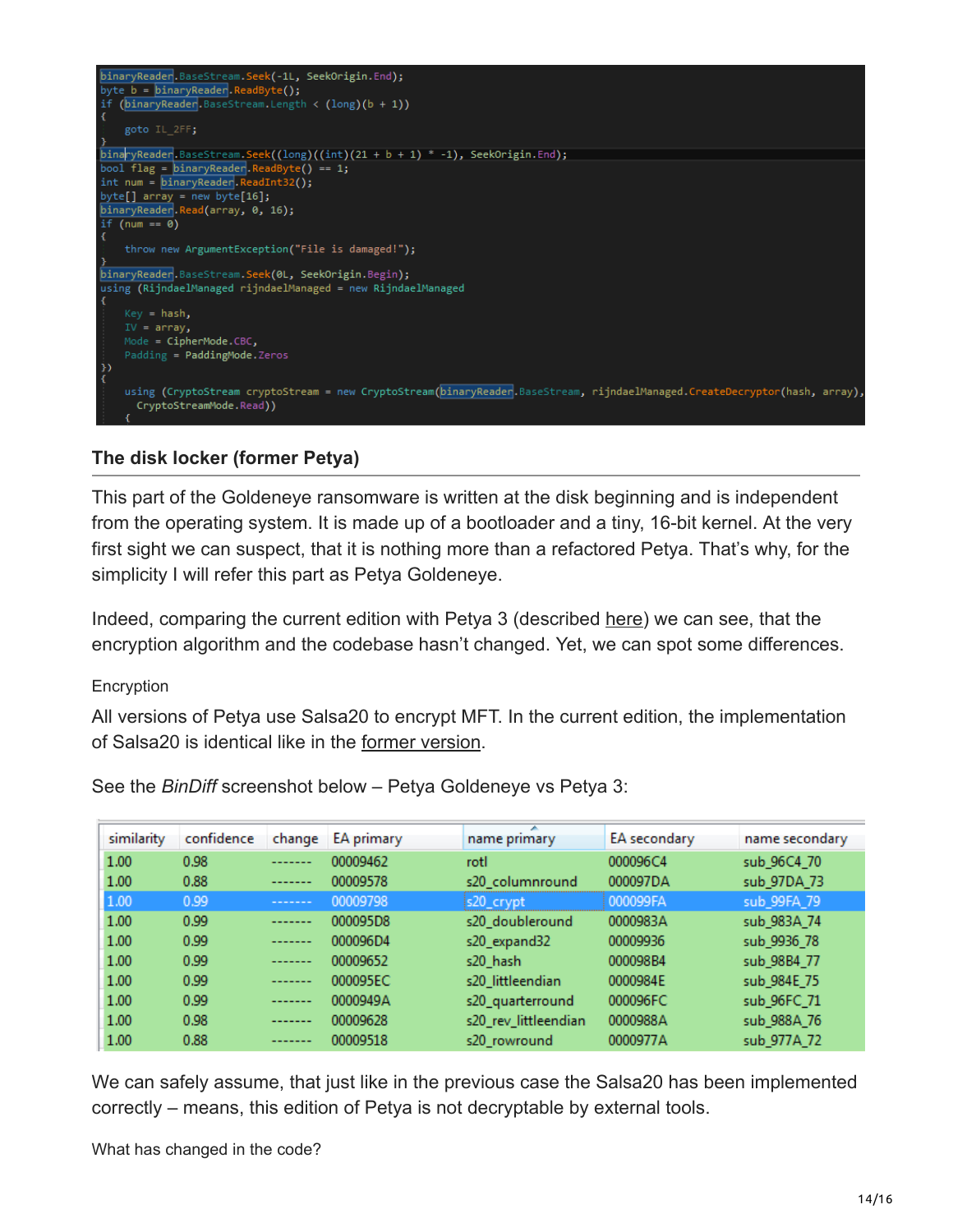Although the main parts of the code didn't change, still we can notice that some refactoring has taken place:

| 0.99 | 0.99 | -1-----    | 00008C98 | deploy_crypt    | 00008E52 | sub 8E52 61 |
|------|------|------------|----------|-----------------|----------|-------------|
| 0.99 | 0.99 | -1-----    | 0000811A | fake_chkdsk     | 0000811A | sub 811A 34 |
| 0.93 | 0.98 | $GI---$    | 00008DE2 | deploy_salsa    | 00008FA0 | sub 8FA0 62 |
| 0.93 | 0.98 | $GI---$    | 00008FA6 | mft_salsa_crypt | 00009146 | sub 9146 63 |
| 0.72 | 0.98 | $GI--L-$   | 00009386 | xor_crypt       | 0000951E | sub 951E 64 |
| 0.69 | 0.95 | $-I - E -$ | 0000891E | reboot disk     | 00008ADA | sub 8ADA 47 |
| 0.27 | 0.65 | $GI--ELC$  | 00008220 | decrypt         | 00008228 | sub 8228 36 |

The most important changes are about the way in which the encryption/decryption is applied. The author added more checks and simplified the decryption function. Yet, the changes are rather about improving the code quality rather than introducing some new ideas.

Layout

Just like in the previous cases, Petya's code is written at the beginning of the disk – however, now the layout is more compact. The code of Petya's kernel starts just after MBR, without any padding. Due to this, other important sectors are also shifted. For example, the data sector, where the random salsa key is saved\*, is now placed in sector 32:

| 00003FF0                                                 |  |  |  |  |  |  |                                                 |  |                                                                  |           |
|----------------------------------------------------------|--|--|--|--|--|--|-------------------------------------------------|--|------------------------------------------------------------------|-----------|
| 00004000                                                 |  |  |  |  |  |  | 00 65 65 89 D1 CC 56 41 82 D6 20 74 C2 53 D0 09 |  | ee‱NĚVA,Ö tÂSĐ.                                                  | Sector 32 |
| 00004010 76 3B C9 A3 5E FE 55 DC 01 9C A7 19 OF 12 3E E3 |  |  |  |  |  |  |                                                 |  | v;ÉŁ^tUÜ.ś§>ă                                                    |           |
| 00004020 32 8C E9 F6 EA 8B 29 B8 93 68 74 74 70 3A 2F 2F |  |  |  |  |  |  |                                                 |  | 2Séöek), "http://                                                |           |
| 00004030 67 6F 6C 64 65 6E 68 6A 6E 71 76 63 32 6C 6C 64 |  |  |  |  |  |  |                                                 |  | goldenhingvc211d                                                 |           |
| 00004040 2E 6F 6E 69 6F 6E 2F 72 7A 76 6A 34 33 66 57 00 |  |  |  |  |  |  |                                                 |  | .onion/rzvi43fW.                                                 |           |
|                                                          |  |  |  |  |  |  |                                                 |  |                                                                  |           |
|                                                          |  |  |  |  |  |  |                                                 |  | 00004060 00 00 00 00 00 00 00 00 00 68 74 74 70 3A 2F 2F http:// |           |
| 00004070 67 6F 6C 64 65 6E 32 75 71 70 69 71 63 73 36 6A |  |  |  |  |  |  |                                                 |  | golden2ugpigcs6j                                                 |           |
| 00004080                                                 |  |  |  |  |  |  |                                                 |  | 2E 6F 6E 69 6F 6E 2F 72 7A 76 6A 34 33 66 57 00 .onion/rzvi43fW. |           |
|                                                          |  |  |  |  |  |  |                                                 |  |                                                                  |           |

*\* just like in all previous editions, this key is erased after use. Read more about the full procedure [here](https://blog.malwarebytes.com/threat-analysis/2016/04/petya-ransomware/).*

Summing up, all the sectors are shifted towards the beginning of the disk.

Data sector:

- Petya3: 54
- Petya Goldeneye: 32

Verification sector:

- Petya3: 55
- Petya Goldeneye: 33

Original MBR (xored with 7)

Petya3: 56